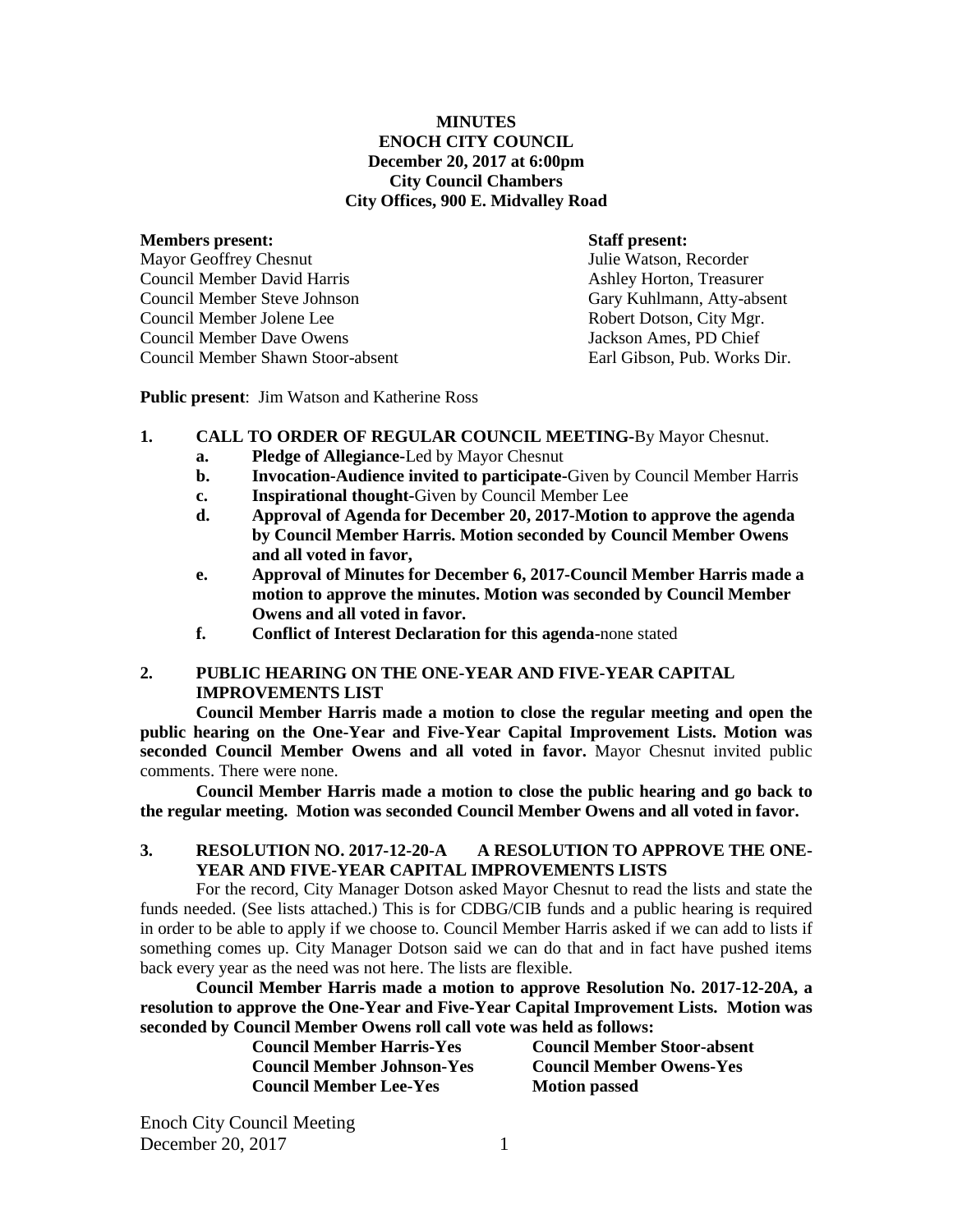#### **4. DISCUSS CHANGES TO FEE SCHEDULE**

Mayor Chesnut asked City Manager Dotson to explain the proposed changes needed. City Manager Dotson explained each change. Some were to clean up semantics and others were changes to fees for various reasons. One change involved the wastewater charges to Gateway Academy. They inquired as to why they were being charged what they are. We did not know the answer to that and after research found that the wastewater is charged per set of fixtures, toilet and sink. It was not in the fee schedule so we are adding it for clarity. He detailed other changes. Hydrant meters are \$1000 to replace if not returned or damaged and we want that sentence at the start for clarity. The deposit we charge for hydrant valves also is not enough to replace them if not returned or damaged so that will go to \$400. Council Member Lee said while thinking about the drainage project we need to do, it is a big one-time thing. She asked if the impact fee might go down when that is completed. City Manager Dotson said that is possible.

## **5. RESOLUTION NO. 2017-12-20-B A RESOLUTION TO AMEND THE ENOCH CITY FEE SCHEDULE**

**Council Member Harris made motion to approve Res. 2017-12-20-B, a resolution to amend the Enoch City Fee Schedule. Motion was seconded by Council Member Owens and a roll call vote was held as follows:** 

| <b>Council Member Harris-Yes</b>  | <b>Council Member Stoor-absent</b> |
|-----------------------------------|------------------------------------|
| <b>Council Member Johnson-Yes</b> | <b>Council Member Owens-Yes</b>    |
| <b>Council Member Lee-Yes</b>     | <b>Motion passed</b>               |

#### **6. DISCUSS PARAMETERS OF WATER BOND REFINANCE**

Ashley said we will table this item for the first meeting in January noting the change from water to sewer in the wording. We had locked in rates until the end of January but State Bank agreed to extend the time so we don't have to rush quite so fast.

# **7. RESOLUTION NO. 2017-12-20-C A RESOLUTION DESIGNATING THE PARAMETERS OF THE CITY MANAGER'S NEGOTIATIONS ON THE WATER BOND REFINANCE CONSIDERATION AND ADOPTION**

**Council Member Harris made a motion to table Resolution No. 2017-12-10-C, a resolution designating the parameters of the City Manager's negotiations on the sewer bond refinance consideration and adoption by until January 3, 2018. Motion was seconded by Council Member Owens and all voted in favor.**

#### **8. PUBLIC COMMENTS-**none

#### **9. COUNCIL/STAFF REPORTS**

Ashley Horton said we have the financial statements from the auditors available if anyone wants to see them.

Earl Gibson reported Midvalley Road is opened now. The snow plows are ready.

City Manager Dotson said the purchase of four lots in Parkview went through so they are ours now. That is the lots for drainage not the road lots for the shelter.

Mayor Chesnut presented Council Member Johnson with a plaque for his service on the City Council the last four years. He is leaving us and we wanted to give him a plaque even though Council Member Johnson believes it is not the proper role of government to present plaques. Mayor Chesnut said we have respect and gratitude for his public service. It is a difficult for anyone to step up to run for office and to have those willing to do that is no small thing. We give a sincere thank you to Council Member Johnson. We also thank him for making hard decisions

Enoch City Council Meeting December 20, 2017 2